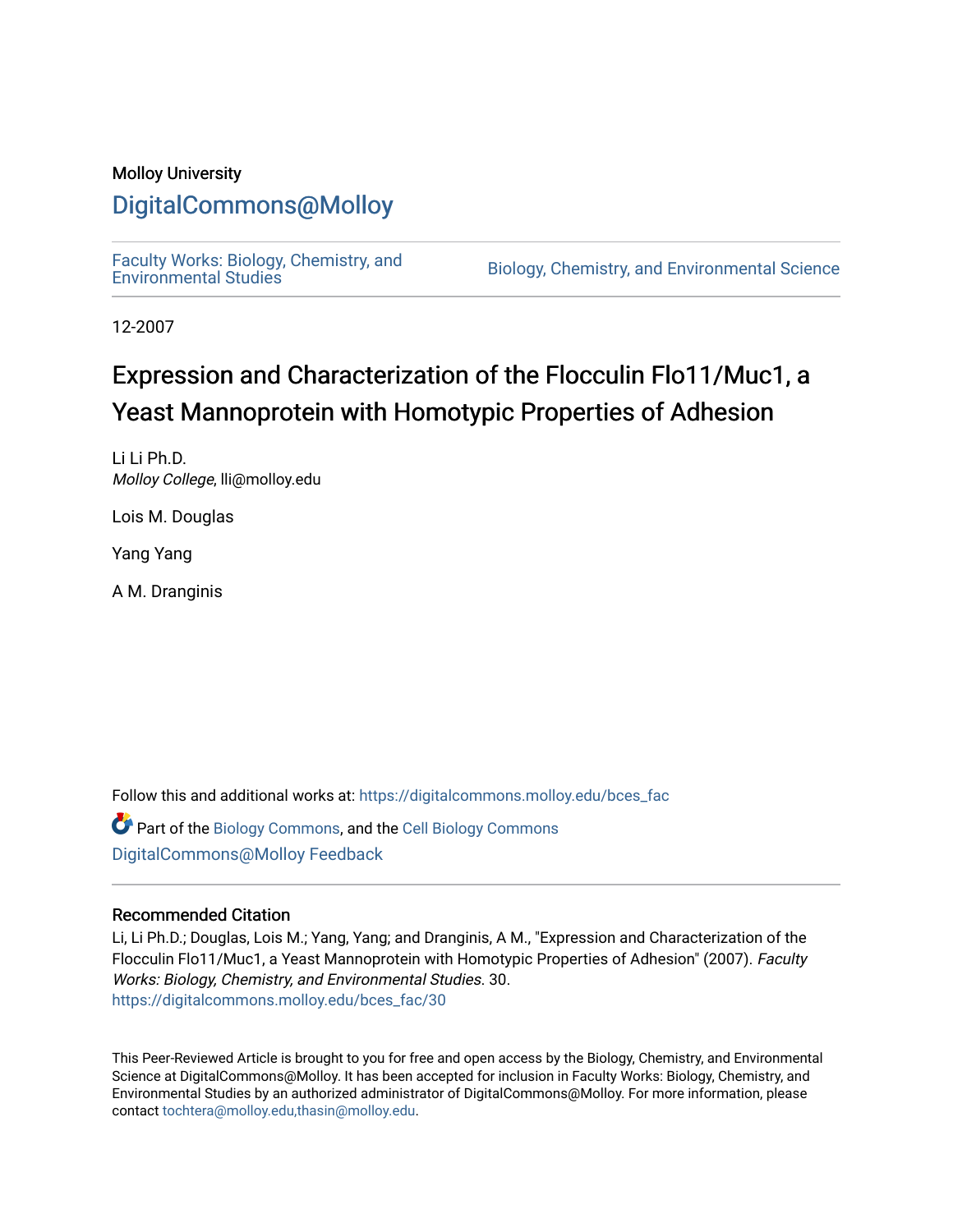# Expression and Characterization of the Flocculin Flo11/Muc1, a *Saccharomyces cerevisiae* Mannoprotein with Homotypic Properties of Adhesion $\overline{v}$

Lois M. Douglas,†‡ Li Li,†§ Yang Yang, and A. M. Dranginis\*

*Department of Biological Sciences, St. John's University, 8000 Utopia Parkway, Queens, New York 11439*

Received 5 September 2006/Accepted 22 August 2007

**The Flo11/Muc1 flocculin has diverse phenotypic effects.** *Saccharomyces cerevisiae* **cells of strain background 1278b require Flo11p to form pseudohyphae, invade agar, adhere to plastic, and develop biofilms, but they do not flocculate. We show that** *S. cerevisiae* **var.** *diastaticus* **strains, on the other hand, exhibit Flo11-dependent flocculation and biofilm formation but do not invade agar or form pseudohyphae. In order to study the nature of the Flo11p proteins produced by these two types of strains, we examined secreted Flo11p, encoded by a plasmid-borne gene, in which the glycosylphosphatidylinositol anchor sequences had been replaced by a histidine tag. A protein of approximately 196 kDa was secreted from both strains, which upon purification and concentration, aggregated into a form with a very high molecular mass. When secreted Flo11p was covalently attached to microscopic beads, it conferred the ability to specifically bind to** *S. cerevisiae* **var.** *diastaticus* **cells, which flocculate, but not to 1278b cells, which do not flocculate. This was true for the 196-kDa form as well as the high-molecular-weight form of Flo11p, regardless of the strain source. The coated beads bound to** *S. cerevisiae* **var.** *diastaticus* **cells expressing** *FLO11* **and failed to bind to cells with a deletion of** *FLO11***, demonstrating a homotypic adhesive mechanism. Flo11p was shown to be a mannoprotein. Bead-to-cell adhesion was inhibited by mannose, which also inhibits Flo11-dependent flocculation in vivo, further suggesting that this in vitro system is a useful model for the study of fungal adhesion.**

The fungal adhesins are a family of cell surface proteins that mediate adherence to environmental substrates or to other cells (7, 45). Adhesins are critically important in the initial steps of fungal pathogenicity, when fungal cells must adhere to host tissue. For the common human pathogens *Candida albicans* and *Candida glabrata*, the involvement of multiple adhesins in the adherence of fungal cells to host tissue has been demonstrated (4, 5, 18, 26, 43).

Among the adhesins is the flocculin family of *Saccharomyces cerevisiae* cell wall proteins that mediate flocculation, which is asexual calcium-dependent cell-cell aggregation. The most recently described member of the yeast flocculin gene family, *FLO11/MUC1* (24, 30), is the only flocculin expressed in the -1278b strain of *S. cerevisiae* (17), and it exhibits a wide variety of phenotypes. Some of these phenotypes are strain specific. Yeast cells of strain background  $\Sigma$ 1278b have been shown to require *FLO11* for invasive growth (23, 30), the development of pseudohyphae (24, 29), and the formation of biofilms on plastic (36), but they do not flocculate. On the other hand, the variant strain *S. cerevisiae* var. *diastaticus*, which is highly flocculent, has been shown to require *FLO11* for flocculation (30).

 $FLO11$  is also required in  $\Sigma$ 1278b strains for the formation of mats with hub and spoke structures on semisolid agar (36). The common laboratory strain background S288C does not express *FLO11* due to a nonsense mutation in the transcriptional activator *FLO8* (28). In some industrial strains, *FLO11* mediates formation of the specialized biofilms called flors that are necessary for the production of sherry wine (19, 48). The common feature of all these phenotypes is adhesion. Commensurate with the many different pathways that regulate its expression, *FLO11* has been shown to have a promoter that is among the largest described for yeast, at over 3 kb (38). Much more is known about gene regulation of *FLO11* (for reviews, see references 11, 25, and 32) than about the structure and function of the protein.

We further investigated the *FLO11*-dependent phenotypes of *S. cerevisiae* var. *diastaticus* and found that it also differs from  $\Sigma$ 1278b in that the haploids do not invade agar and the diploids do not form pseudohyphae. In order to investigate these strain differences in the phenotypes of *FLO11* we expressed and purified the Flo11 proteins from *S. cerevisiae* var. diastaticus and from  $\Sigma$ 1278b and examined their properties. An in vitro system was created for studying the adhesive characteristics of the expressed Flo11 by attaching the protein to microscopic beads and testing the adhesive properties of the beads.

Microscopic beads that can be coated covalently with proteins or ligands have been used to simplify several complex biological processes. For example, Gaur and Klotz used microscopic magnetic beads coated with extracellular matrix proteins to isolate a *C. albicans* adhesin gene, *ALS5*, by expression cloning in *S. cerevisiae* (13). Further work using such beads

<sup>\*</sup> Corresponding author. Mailing address: Department of Biological Sciences, St. John's University, 8000 Utopia Parkway, Queens, NY 11439. Phone: (718) 990-1651. Fax: (718) 990-5958. E-mail: drangina @stjohns.edu.

<sup>†</sup> L.M.D. and L.L. contributed equally to this work.

<sup>‡</sup> Present address: Department of Molecular Genetics and Microbiology, SUNY Stony Brook, Stony Brook, NY 11794-5222.

<sup>§</sup> Present address: Cold Spring Harbor Laboratory, Cold Spring

Published ahead of print on 5 October 2007.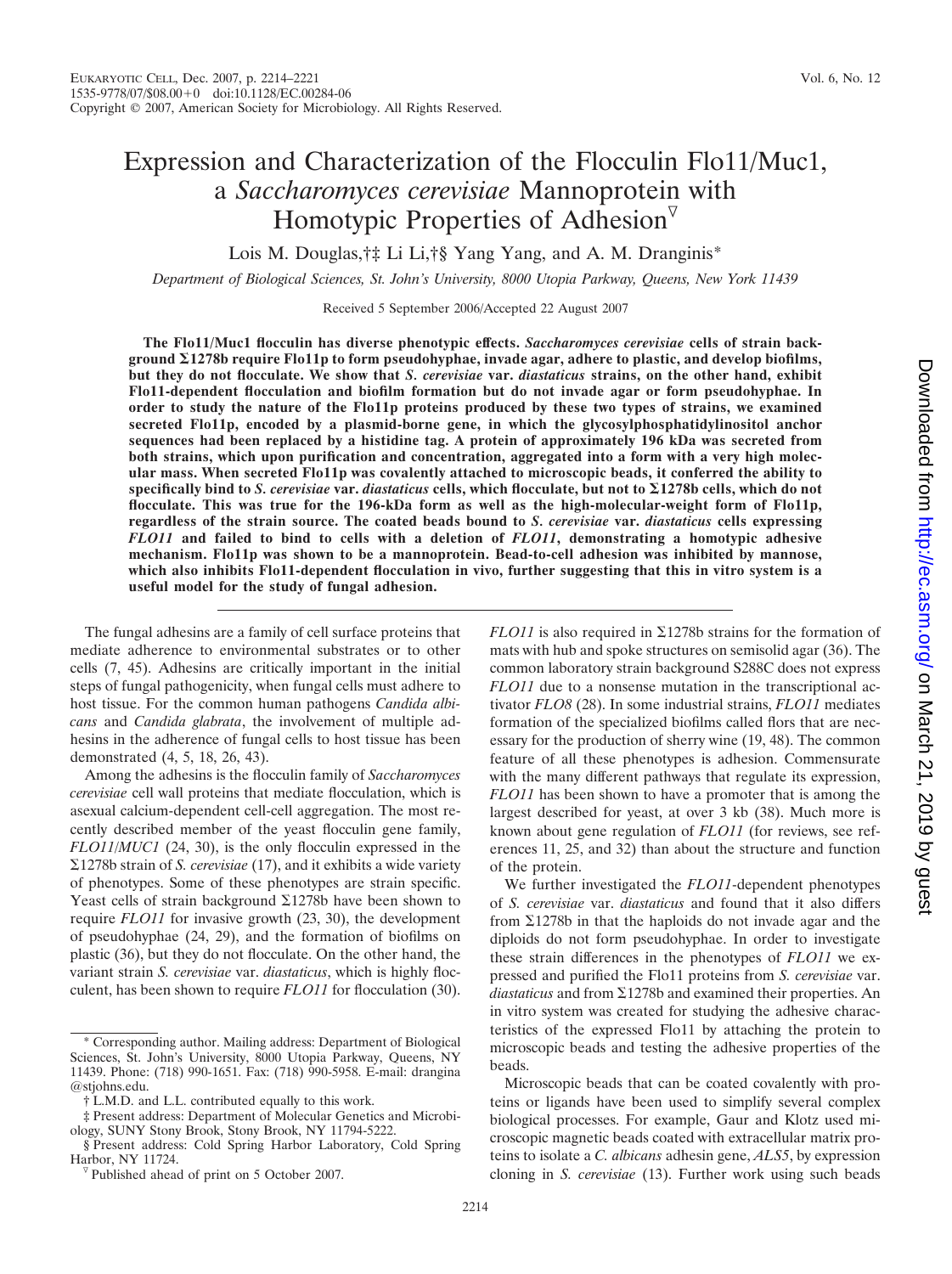| Yeast strain or plasmid | Strain background              | Genotype or description                                 | Reference or source                                 |
|-------------------------|--------------------------------|---------------------------------------------------------|-----------------------------------------------------|
| <b>Strains</b>          |                                |                                                         |                                                     |
| L5487                   | $\Sigma$ 1278b                 | $MATα$ leu2::hisG ura3-52                               | 37                                                  |
| L5487 flo $11\Delta$    | $\Sigma$ 1278b                 | $MAT\alpha$ leu2::hisG ura3-52 flo11::URA3              | 29                                                  |
| L5489                   | $\Sigma$ 1278b                 | $MATa/\alpha$ leu2::hisG/leu2::hisG ura3-52/ura3-52     | C. Styles and G. Fink                               |
| YIY345                  | S. cerevisiae var. diastaticus | MATa ura3 leu2-3.112 his4 sta <sup>0</sup>              | 47                                                  |
| YIY345 flo-1            | S. cerevisiae var. diastaticus | MATa ura3 leu2-3,112 his4 sta <sup>0</sup> flo11::URA3  | 30                                                  |
| YeAD <sub>5</sub>       | S. cerevisiae var. diastaticus | $MAT\alpha$ leu2-3,112 ura3- $\Delta$ 227 arg4 STA1     | 30                                                  |
| $M1800D \times YIY319$  | S. cerevisiae var. diastaticus | $MATa/\alpha$ leu2-3,112/LEU2 arg4/ARG4 ura3/URA3       | 6                                                   |
| <b>FY86</b>             | <b>S288C</b>                   | $MAT\alpha$ his 3 $\Delta$ 200 ura 3-52 leu2 $\Delta$ 1 | 46                                                  |
| Plasmids                |                                |                                                         |                                                     |
| pFLO11                  |                                | YEplac181-PGK1p-MUC1                                    | 8                                                   |
| $pFLO11-GPI\Delta$      |                                | YEplac181-PGK1p-MUC1-GPI∆                               | This work; derived from<br>YEplac181-PGK1p-MUC1 (8) |

TABLE 1. Yeast strains and plasmids used in this study

resulted in characterization of the adhesion properties of Ala1p and Als1p (12, 14, 15, 21, 22, 35). In this study, we have used this approach to study the in vitro properties of purified Flo11 proteins from two different strains.

#### **MATERIALS AND METHODS**

**Flo11 phenotypic assays.** Flocculation was assayed by culturing cells to mid-log phase in yeast extract-peptone-dextrose medium (1), diluting them to equal cell densities, swirling them vigorously with a Vortex mixer, and photographing them immediately and at specified time intervals. Invasion of agar (37) and formation of biofilms on plastic (36) by haploid strains were assayed as described previously. Diploid strains were tested for pseudohyphae development on nitrogen starvation medium as described previously (16).

Construction of p*FLO11***-GPI∆**. p*FLO11***-GPI∆** was derived from Yeplac181-PGK1p-*MUC1* (abbreviated here as p*FLO11*), which was generously provided by the laboratory of Isak S. Pretorius (8). Yeplac181-PGK1p-*MUC1* is a 2μm *LEU2* mutant yeast-*Escherichia coli* shuttle vector containing *FLO11* regulated by the constitutive *PGK1* promoter (8). The ultimate source of the *FLO11* gene in this plasmid is cosmid clone ATCC 70895 (American Type Culture Collection). The *FLO11* sequence is identical to that found by the yeast genome sequencing project in strain background S288C (24).

A PstI-SalI fragment of 408 base pairs of the carboxyl-terminal coding region of p*FLO11*, including the glycosylphosphatidylinositol (GPI) anchor and *PGK1* terminator, was replaced with a synthesized 44-bp insert engineered to contain a sequence of six consecutive histidine residues. The sequences of the oligonucleotides used for the six-His tag were as follows: 5-GTCCATCACCATCACCA TCACTAAGGCGCGCCTTTTTTTTTATG-3' and 5'-TCGACATAAAAAAA AAGGCGCGCCTTAGTGATGGTGATGGTGATGGACTGCA-3.

**Growth of yeast strains.** The *S. cerevisiae* strains used in this study are listed in Table 1. Strains transformed with either pFLO11 or pFLO11-GPI $\Delta$  were cultured in SC-Leu selective medium (Q-Biogene, Carlsbad, CA) with twice the concentration of amino acid supplements suggested by the manufacturer for growth enhancement ( $2 \times$  SC-Leu). Incubation at 30°C was carried out with shaking at 250 rpm until stationary phase was achieved  $(A<sub>600</sub>$  of approximately 4.0, corresponding to approximately  $1.5 \times 10^8$  cells/ml), when supernatants were collected for analysis of the secreted protein.

**Column purification of proteins.** Cultures were centrifuged at 5,000 rpm for 10 min, supernatants were collected, and pellets were washed with deflocculation buffer (20 mM sodium citrate-5 mM EDTA) to remove any Flo11p possibly bound to cell surfaces (30). The pH of pooled supernatants and washes was adjusted from a value of  $\sim$ 3.3 to 7.0 with 1 M Tris base. Prepared supernatant was then applied to a Ni-nitrilotriacetic acid-agarose column (Qiagen, Inc., Valencia, CA) of approximately 2.5 cm by 15 cm at 4°C. Wash buffer (phosphatebuffered saline [PBS], pH 7.0, containing 20 mM imidazole) was subsequently applied to the column. Absorbance at 280 nm was monitored until washing was judged to be complete, i.e.,  $A_{280}$  readings approached zero. Flo11p was then eluted with 250 mM imidazole in PBS, pH 7.0. Two-milliliter fractions were collected, and the purified Flo11p was stored at  $-80^{\circ}$ C.

Purified Flo11p fractions were concentrated using centrifugal filter devices (Microcon YM-30 and Centricon YM-30; Millipore Corp., Billerica, MA). Total protein in the concentrated samples was quantified following a modification of the Bradford method (Coomassie Plus protein assay reagent; Pierce Biotechnology, Perbio, Rockford, IL).

**Western blot analyses.** Protein samples were boiled in sodium dodecyl sulfate (SDS) sample buffer that contained 10% SDS and 100 mM dithiothreitol before being separated in discontinuous SDS-polyacrylamide minigels (3.9% separating gel–5% resolving gel;  $7.3 \times 8.3$  cm). High-molecular-weight protein markers were used (Rainbow; Amersham Life Science, Amersham International, Buchinghamshire, England). Before being blotted, the Coomassie-stained gels were soaked in deionized water for 15 min, equilibrated in 25 mM Tris-192 mM glycine-1% SDS for 1 hour at room temperature, and transferred to 25 mM Tris-192 mM glycine-0.1% SDS for another hour of incubation. Proteins were blotted onto polyvinylidene difluoride (PVDF) membranes (Immobilon Millipore P; Millipore Corp., Billerica, MA), and the membranes were washed as described previously (10). Membranes were incubated with a mouse monoclonal immunoglobulin G primary antibody specific for a consecutive sequence of five histidine residues (penta-His; Qiagen, Inc., Valencia, CA) diluted 1:2,000 in 3% bovine serum albumin in TBS (10 mM Tris-HCl, pH 7.5, 150 mM NaCl), followed by incubation with horseradish peroxidase-conjugated anti-mouse immunoglobulin G secondary antibody diluted 1:2,000 in 10% nonfat dried milk powder in TBS at room temperature.

Antibody binding to His-tagged protein was assessed using a chemiluminescence assay according to the manufacturer's protocol (ECL Western detection reagents; Amersham Pharmacia Biotech, Inc., Piscataway, NJ). Treated blots were exposed to autoradiographic film (HyperfilmECL; Amersham Pharmacia Biotech, Inc., Piscataway, NJ) for intervals of 2 to 5 min.

**Assay for terminal mannose.** To assess the binding of Flo11p to *Galanthus nivalis* agglutinin (GNA), a plant lectin that specifically interacts with  $\alpha(1-3)$ -,  $\alpha$ (1-6)-, or  $\alpha$ (1-2)-linked terminal mannose residues, protein samples were blotted directly onto a PVDF membrane in a slot blot manifold (Hoefer Scientific Instruments, San Francisco, CA). The membrane was incubated for 30 min in 20 ml of blocking reagent (Roche Diagnostics, Mannheim, Germany), washed two times for 10 min each in 50 ml buffer 1 (TBS-1 mM  $MgCl<sub>2</sub>$ -1 mM  $MnCl<sub>2</sub>$ , pH 7.5), and washed one time for 10 min in TBS (0.05 M Tris-HCl–0.15 M NaCl, pH 7.5). Ten microliters of digoxigenin-labeled GNA (Roche Diagnostics, Mannheim, Germany) was added to 10 ml buffer 1, and the blot was incubated in the solution for 1 hour at room temperature. Three 10-min washes with 50 ml of TBS were performed, followed by a 1-h incubation in a solution of 10  $\mu$ l anti-digoxigenin antibody linked to alkaline phosphatase (Roche Diagnostics, Mannheim, Germany) added to 10 ml TBS. Washing was again performed three times with 50 ml TBS for 10 min. The blot was immersed in a substrate solution containing  $200 \mu l$ 4-nitroblue tetrazolium chloride/5-bromo-4-chloro-3-indolylphosphate (Roche Diagnostics, Mannheim, Germany) and 10 ml buffer 2 (0.1 M Tris-HCl–0.05 M  $MgCl<sub>2</sub>=0.1$  M NaCl, pH 9.5) until color development was complete.

**Preparation of Flo11-coated beads.** Dynal M-450 tosyl-activated beads (Dynal Biotech, Inc., Lake Success, NY) are polystyrene beads that are approximately the size of yeast cells (4.5  $\mu$ m in diameter). The surface of each bead is activated with *p*-toluenesulfonyl chloride to facilitate the covalent binding of proteins through their amino or sulfhydryl groups. Beads at a concentration of  $4 \times 10^8$ beads/ml were pipetted in 25-µl aliquots into 0.5-ml tubes. Beads were collected using a strong magnet (Magnetight separation stand; Novagen, Inc., Madison, WI) for 1 to 2 min, and supernatants were discarded. The beads were gently resuspended in 100  $\mu$ l of buffer A (0.1 M sodium phosphate, pH 7.4) for 2 min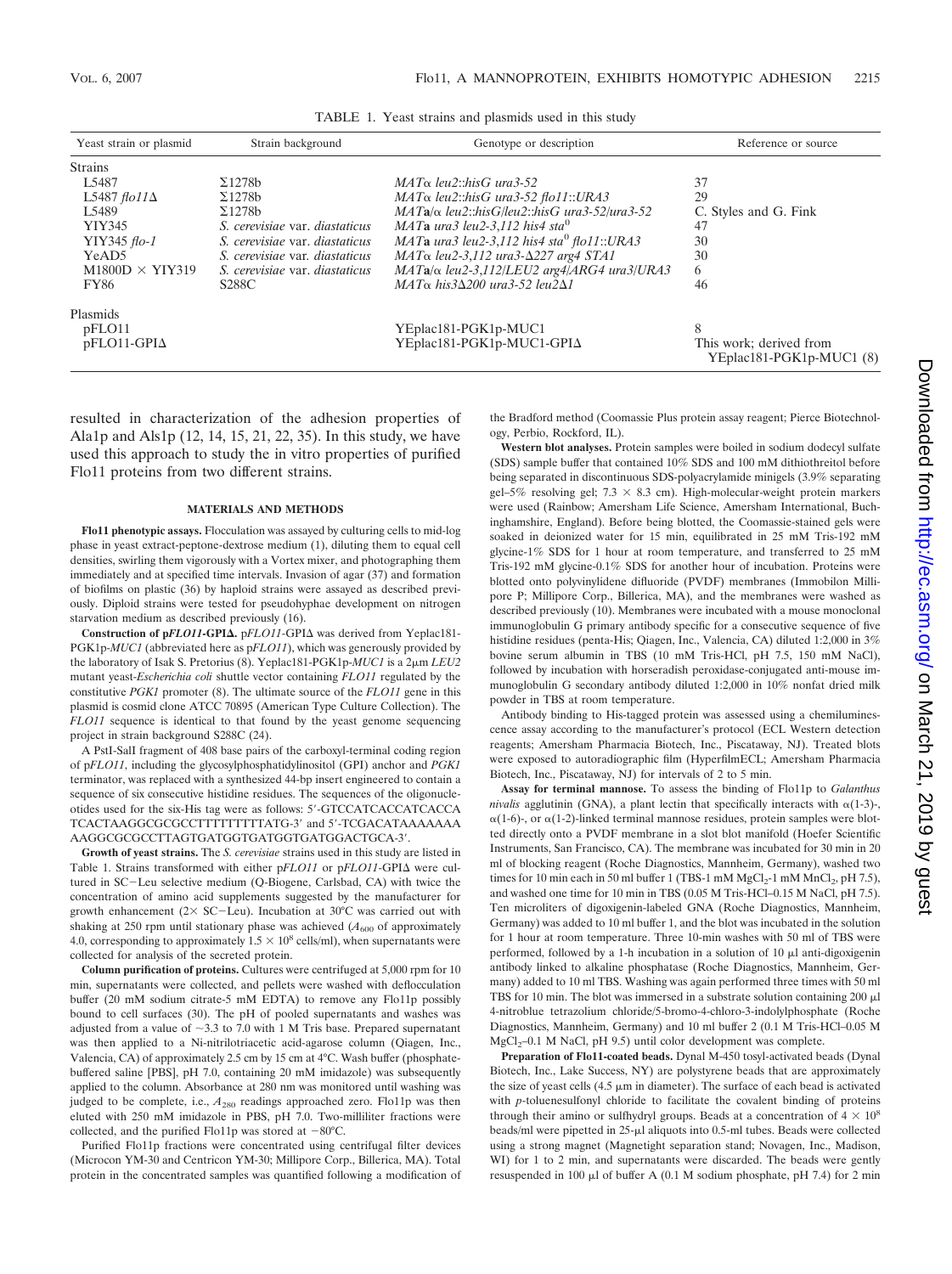

FIG. 1. *FLO11*-dependent phenotypes of yeast cells of *S. cerevisiae* var. *diastaticus* and those of the Σ1278b strain background. (A) Flocculation assay of *S. cerevisiae* var. *diastaticus* wild-type (+) (strain YIY345) and *FLO11* deletion ( $\Delta$ ) (strain YIY345 *flo-1*) strains and of  $\Sigma$ 1278b wild-type (strain L5487) and *FLO11* deletion (strain L5487 *flo11*) strains. Log-phase cultures were adjusted to contain equal cell numbers, vortexed vigorously, and photographed at the indicated time intervals. (B) Agar invasion assay. The strains described above were patched onto yeast extract-peptone-dextrose agar in the arrangement shown on the diagram. They were cultured for 3 days at 30°C, followed by 2 days at room temperature, and photographed before and after being washed with a gentle stream of water. (C) Pseudohyphae development by diploid strains. Cells of each background (Σ1278b strain L5489 and *S. cerevisiae* var. *diastaticus* strain M1800D × YIY319) were cultured on nitrogen starvation medium as described previously (16). A representative colony of each strain was photographed. (D) Adherence to polystyrene. Log-phase cultures were suspended in 0.1% glucose, transferred to a 96-well polystyrene plate, incubated at 30°C for the indicated time periods, and stained with crystal violet as previously described (36). The wells were washed with water repeatedly and photographed.

and collected on the magnetic stand for 1 minute. Buffer was pipetted off and discarded. Five micrograms of Flo11p was added to each tube, i.e., to  $1 \times 10^7$ washed beads, along with buffer A to maintain the initial total volume of  $25 \mu$ . Each tube was vortexed for 2 min and incubated at 30°C for 16 to 24 h with slow, tilt rotation. Beads were also incubated without added Flo11p as a control. Upon completion of incubation, beads were collected for 2 to 3 min in the magnetic stand, and supernatants were removed. Beads were washed twice for 5 min each at 4°C in buffer D, which is PBS, pH 7.4, containing 0.1% fetuin, a glycoprotein which we have shown not to inhibit Flo11-dependent adhesion (data not shown) and which is therefore suitable as a blocking agent. Washing was then performed in buffer E (0.2 M Tris, pH 8.5, with 0.1% fetuin), with incubation at 20°C with slow, tilt rotation for 24 h. Washing was performed in buffer D once for 5 min at 4°C. Flo11p-coated beads and control beads without added Flo11p were stored at a concentration of  $4 \times 10^8$  beads/ml at 4°C.

**Bead adhesion assay.** Adhesion of protein-coated beads to cells was assayed by a modification of the method of Gaur et al. (14). Overnight cultures of yeast strains to be combined with the coated beads were diluted to  $\sim$  2  $\times$  10<sup>8</sup> cells/ml, and  $500$ - $\mu$ l aliquots were pelleted and washed twice with an equivalent volume of deflocculation buffer. Washed cells were then resuspended in deflocculation buffer containing 20 mM calcium, to promote adhesion (2), combined with 2.5  $\mu$ l of coated beads, or  $1 \times 10^6$  beads, in a total volume of 1 ml. Reaction mixes were vortexed vigorously, and wet mounts were prepared on glass slides for immediate microscopic viewing. Adhesion of yeast cells to beads was assessed by counting beads, utilizing a light microscope with a  $40\times$  objective (Leica Microsystems, Inc., Allendale, NJ), and scoring them as belonging to one of two categories, i.e., beads bound to yeast cells and beads not bound to yeast cells. Values for each category were calculated as percentages of the total number of beads counted with respect to that category. To assay adhesion of  $\Sigma$ 1278b cells, the cells were first incubated in SC medium plus 0.1% glucose because this strain requires glucose starvation for maximum Flo11-dependent adhesion (36).

To assess the ability of D-mannose to affect the binding of Flo11p-coated beads to yeast cells, the adhesion assay was modified so that  $1 \times 10^8$  *S. cerevisiae* var. diastaticus YIY345 cells in 1 ml were placed in a microcentrifuge tube with 2.5  $\mu$ l beads coated with column-purified Flo11p derived from *Saccharomyces cerevisiae* var. *diastaticus*. Beads and cells were pelleted and resuspended in 1 ml deflocculation buffer, vortexed, and centrifuged for 5 min at  $3,000 \times g$ . Buffer was pipetted off, and the procedure was repeated once. D-Mannose at a concentration of 1 M in deflocculation buffer was then added to produce a total volume of 1 ml, and the washed beads and cells were incubated in the sugar for 5 min at 30°C with shaking. Calcium was then added to 20 mM, the tube was vortexed vigorously, and a wet mount was prepared.

#### **RESULTS**

Yeast cells from strain backgrounds  $\Sigma$ 1278b and *S. cerevisiae* **var.** *diastaticus* **differ in expression of** *FLO11***-dependent phenotypes.** It was previously shown that  $\Sigma$ 1278b strains express *FLO11* (29), as do strains of *S. cerevisiae* var. *diastaticus* (30). However, the phenotypic expression of *FLO11* differs in these two strains. *S. cerevisiae* var. *diastaticus* strains flocculate very strongly in a *FLO11*-dependent way, as they begin to settle out of solution immediately after being mixed (Fig. 1A).  $\Sigma$ 1278b strains are virtually nonflocculent in comparison, remaining entirely suspended even 2 h after being mixed (Fig. 1A).  $\Sigma$ 1278b diploid strains, on the other hand, invade agar and form pseudohyphae (16, 17), while *S. cerevisiae* var. *diastaticus* strains do not (Fig. 1B and C). Both *S. cerevisiae* var.  $diastaticus$  strains and  $\Sigma$ 1278b (36) form biofilms on polystyrene microtiter wells (Fig. 1D). To explore the basis for these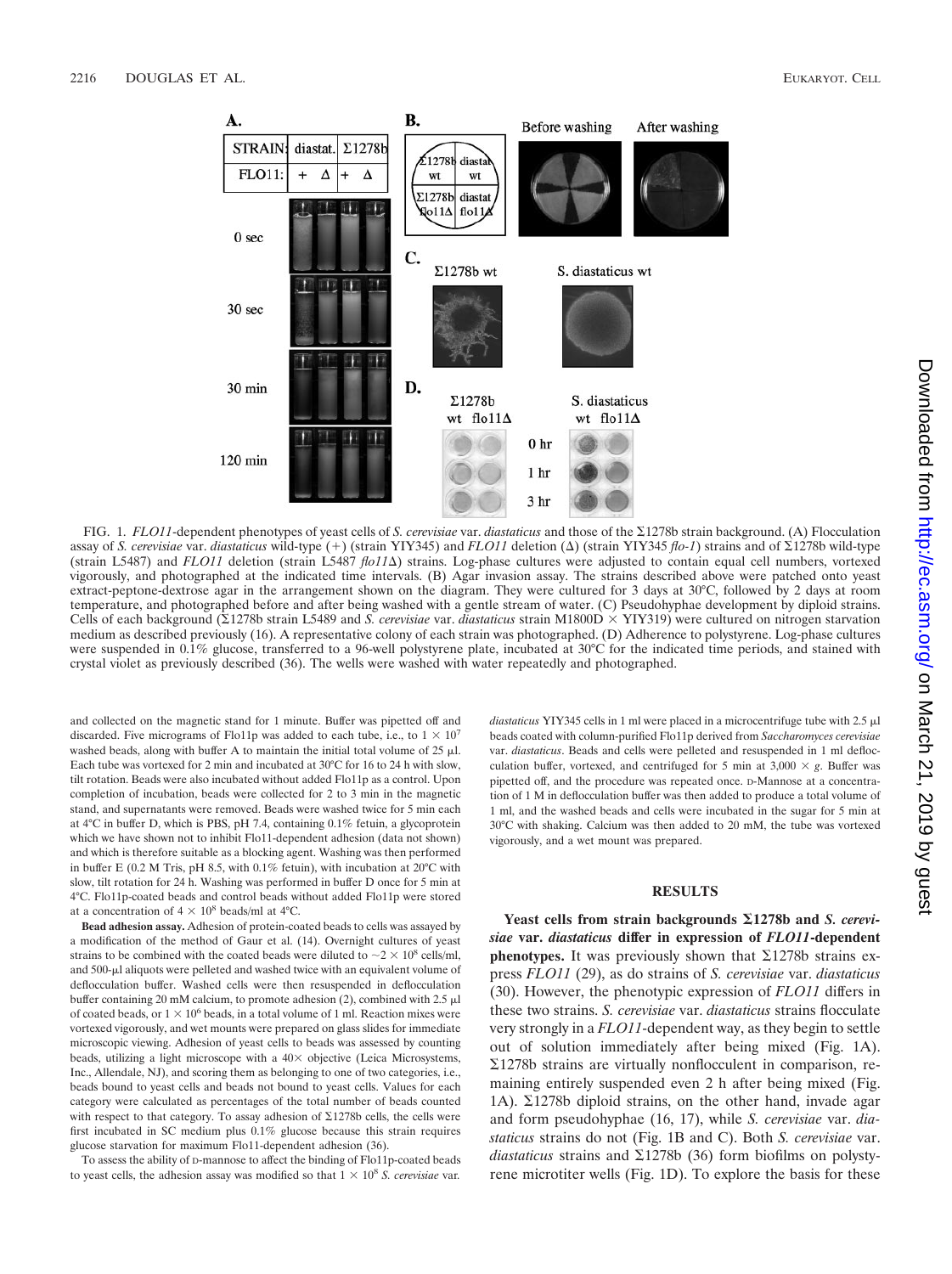

FIG. 2. SDS-polyacrylamide gel electrophoresis of Flo11 proteins secreted from yeast cells of two strain backgrounds. In each case, the Coomassie-stained polyacrylamide discontinuous gel (3.9% stacking gel and 5% resolving gel) is shown on the left, while the corresponding Western blot using anti-six-His antibody is shown on the right. (A) Lane 1, culture supernatant of strain L5487 *flo11*Δ (Σ1278b background) transformed with pFLO11-GPI $\Delta$ ; lane 2, culture supernatant of L5487 *flo11* $\Delta$  transformed with pFLO11 (GPI anchor sequences included); lane 3, protein molecular size marker. (B) Purified secreted Flo11p from the  $\Sigma$ 1278b strain aggregated in a form that remained in the stacking gel. Secreted Flo11p from strain L5487 *flo11* a transformed with pFLO11-GPI was purified on a nickel column. Lane 1, protein size marker; lane 2, fraction 7; lane 3, fraction 8; lane 4, fractions 9 and 10; lane 5, fractions 13 and 14. (C) Secreted Flo11p from *S. cerevisiae* var. *diastaticus* strain YIY345 *flo-1* transformed with pFLO11-GPI $\Delta$  produced a large form that remained in the stacking gel. Lane 1, protein size marker; lane 2, culture supernatant of YIY345 transformed with pFLO11; lane 3, culture supernatant of strain YIY345 transformed with pFLO11-GPI $\Delta$ .

strain-specific differences in phenotypic expression, we purified the Flo11 protein from each strain and tested its properties.

**A GPI anchor is required for cell surface localization of Flo11.** Many fungal adhesins localize to the cell surface through either a cell membrane-anchored or a cell wall-anchored GPI moiety (31). Flo11p has been localized to the yeast cell wall (17, 30). We replaced the GPI anchor with a histidine tag to facilitate secretion of the protein into the medium, from which it could then be purified using nickel columns. When the GPI anchor of *FLO11* was replaced by a six-histidine tag, yeast cells of strain background  $\Sigma$ 1278b transformed with GPI anchorless *FLO11* (p*FLO11*-GPI $\Delta$ ) secreted Flo11p (Fig. 2A, lane 1), whereas isogenic yeast strains transformed with wildtype *FLO11* (p*FLO11*) did not secrete Flo11p (Fig. 2A, lane 2). Using the same plasmids in *S. cerevisiae* var. *diastaticus* also resulted in secretion of the protein (Fig. 2C). This protein was by far the most abundant protein in the concentrated medium, as shown by Coomassie blue staining of the gels in Fig. 2. Therefore, the GPI anchor is critically required for cell surface localization of Flo11p, and its removal results in the accumulation of significant amounts of the protein in the medium.

**Secreted Flo11p forms aggregates.** The culture supernatant of  $\Sigma$ 1278b strain L5487 *flo11* transformed with p*FLO11*-GPI $\Delta$  contained a protein of approximately 196 kDa (Fig. 2A, lane 1). The identity of the protein as Flo11p was verified by immunodetection with anti-His antibody. However, a much higher-molecular-mass form of Flo11p ( 220 kDa) was detected after the same supernatant was purified on a nickel column (Fig. 2B). Fractions collected from the nickel column are shown in Fig. 2B. The higher-molecular-weight form remained in the stacking gel. Total protein quantification showed that purification over Ni-nitrilotriacetic acid resin concentrated Flo11p approximately three times (up to 35  $\mu$ g/ml in peak fractions) (data not shown). The culture supernatant of *S. cerevisiae* var. *diastaticus* strain YIY345 transformed with  $pFLO11$ -GPI $\Delta$  most often exhibited the high-molecularweight form of Flo11p, even before column purification (Fig. 2C, lane 3), although it was also observed in the 196-kDa form (data not shown). Once formed, this high-molecular-weight form of the protein could not be disaggregated by any of the methods tried, which included varying the temperature of incubation of the protein samples, the addition of EDTA at up to

500 mM, and the addition of 50% formamide. Formation of the high-molecular-weight form of Flo11p was also not dependent on the stage of culture growth or the cell density (data not shown). Cell wall-adhesive glycoproteins are known to form aggregates such as this (3, 39, 42).

**Flo11p is a mannoprotein.** One common characteristic of fungal adhesins is that they contain a large number of residues that are susceptible to N- or O-linked glycosylation (31). Flo11p contains a central domain in which about 50% of the residues are serine and threonine, which are potential O-linked glycosylation sites. Since the predicted molecular mass of Flo11p derived from its amino acid sequence is 137,000 Da, the larger mass observed on the stained gels and immunoblots suggests that the *FLO11* protein product is modified. To test for mannose modification, purified Flo11p samples from YeAD5 (*S. cerevisiae* var. *diastaticus* background) and L5487  $flo11\Delta$  ( $\Sigma$ 1278b background) transformed with  $pFLO11$ - $GPI\Delta$  were blotted onto PVDF membranes and treated with digoxigenin-labeled GNA, a plant lectin that specifically binds to  $\alpha(1-3)$ -,  $\alpha(1-6)$ -, and  $\alpha(1-2)$ -linked terminal mannose residues. Figure 3 shows that Flo11p proteins from both yeast strains are mannoproteins possessing terminal mannose residues (Fig. 3, lanes 1 and 2). The positive control for this assay was carboxypeptidase Y (Fig. 3, lane 5), a known mannopro-



FIG. 3. Flo11 is a mannoprotein. A slot blot is presented, showing purified Flo11 protein applied to a PVDF membrane and treated with a digoxigenin-labeled plant lectin that specifically interacts with terminal mannose residues (GNA). Each lane contains three replicates of a protein sample. Lane 1, nickel column-purified Flo11p from *S. cerevi*siae var. diastaticus strain YeAD5 transformed with pFLO11-GPI $\Delta$ ; lane 2, column-purified Flo11p from ∑1278b strain L5487 *flo11*∆ transformed with  $pFLO11-GPI\Delta$ ; lane 3, fetuin (negative control); lane 4, transferrin (negative control); lane 5, carboxypeptidase Y (positive control).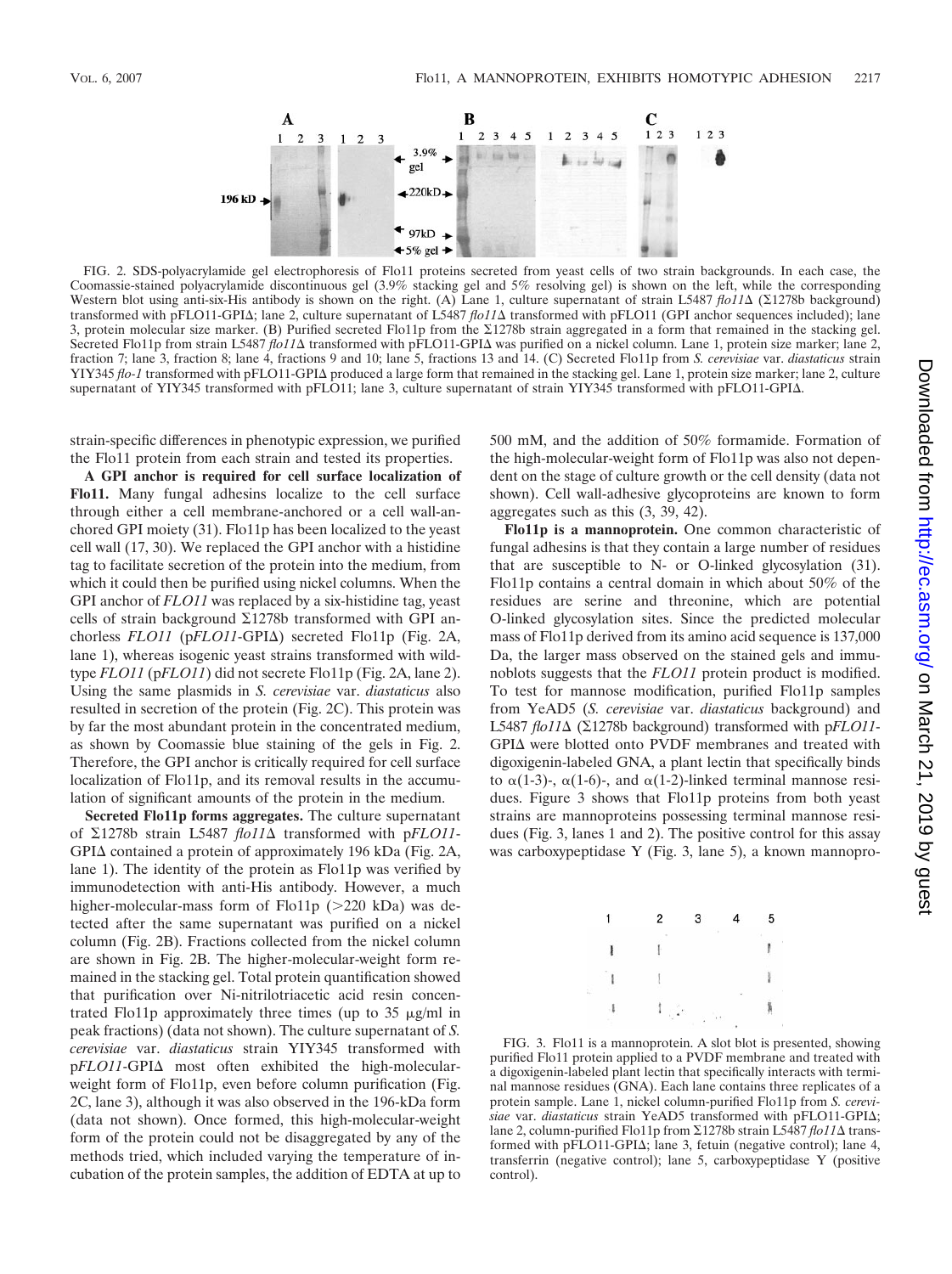

A.



FIG. 4. Bead adhesion assay. Flo11p-coated beads bound specifically to *S. cerevisiae* var. *diastaticus* cells in a *FLO11*-dependent manner. Dynal beads coated with purified secreted Flo11p from either the *S. cerevisiae* var. *diastaticus* or -1278b strain background were added to different strains of yeast cells, mixed, and photographed. All photos were taken with a  $40\times$  objective in the differential interference contrast setting. Beads (approximately  $4.5 \mu m$ ) are visible as dark particles. Cells used were from the following strains: *S. diastaticus* w.t., strain YIY345; *S. diastaticus flo11* \, strain YIY345 *flo-1*;  $\Sigma$ 1278b w.t., strain L5487; S288C w.t., strain FY86. A quantitative analysis of this assay is shown in Fig. 5A.

tein. The glycoproteins fetuin and transferrin, which do not contain mannose, served as negative controls.

**Beads coated with Flo11p derived from either 1278b or** *S. cerevisiae* **var.** *diastaticus* **bind** *S. cerevisiae* **var.** *diastaticus* **cells.** Yeast strain  $\Sigma$ 1278b and *S. cerevisiae* var. *diastaticus* both express the *FLO11* gene (unlike the standard laboratory strain S288C), but only *S. cerevisiae* var. *diastaticus* exhibits Flo11-dependent flocculation. One hypothesis is that the Flo11 proteins produced in these two strains are modified or localized differently, enabling only one form to mediate flocculation. Another possibility is that additional factors in the yeast cell wall are responsible for the different activities of Flo11p in these strains.

In order to examine these hypotheses, an in vitro model system was created for the study of Flo11-dependent adhesion by coating plastic beads with Flo11p secreted from the two

% of beads bound to cells 100% 80% 60% 40%  $20%$  $0%$ **Strains:** В. 120% 100%  $80%$ 60% 40%  $20%$  $0%$ -Mannose + Mannose

FIG. 5. (A) Quantitation of bead adhesion assay. Each column was based on the mean  $\pm$  standard error for three independent experiments, with at least 200 beads counted in each. Uncoated beads (white bars) showed no specific binding to cells; beads coated with purified Flo11p secreted from either *S. cerevisiae* var. *diastaticus* strain YIY345 (gray bars) or  $\Sigma$ 1278b strain L5487 *flo11* $\Delta$  (black bars) showed specific binding to *S. cerevisiae* var. *diastaticus* wild-type cells. (B) Mannose inhibits adhesion of coated beads to yeast cells, just as it inhibits flocculation of these cells. Beads coated with Flo11p derived from *S. cerevisiae* var. *diastaticus* strain YIY345 were added to cells of strain YIY345, with and without mannose treatment, and the numbers of beads bound and not bound to cells were counted for each case.

strains of yeast. The Flo11 protein secreted into the medium by  $pFLO11$ -GPI $\Delta$ -bearing cells was covalently bound to polystyrene beads of approximately the size of a yeast cell. Dynal M450 tosyl-activated magnetic beads  $(4.5 \mu m)$  in diameter) (Dynal Biotech, Inc., Lake Success, NY) are derivatized with *p*-toluenesulfonyl chloride to facilitate the covalent binding of proteins to the surfaces of the beads. The Flo11 protein produced by both Σ1278b and *S. cerevisiae* var. *diastaticus* plasmidbearing cells was used to coat these beads. Since the secreted Flo11p was encoded by the plasmid, it would have the same primary sequence in both strains, which is identical to the sequence from the S288C strain background, as determined by the yeast genome sequencing project (24). The coated beads were then tested for the ability to adhere to cells of various types.

Uncoated beads did not bind to cells of either strain (see Fig. 5A). However, when they were coated with Flo11p from either yeast strain, the beads adhered to *S. cerevisiae* var. *diastaticus* cells (Fig. 4, top row, and 5A). Therefore, purified Flo11p is sufficient to bind to the cell wall of *S. cerevisiae* var. *diastaticus*. Flo11p produced by the nonflocculent stain  $\Sigma$ 1278b was fully capable of mediating bead-to-cell adhesion. Furthermore, the same result was achieved whether the 196-kDa form of Flo11 (from  $\Sigma$ 1278b) or the large form (>220 kDa; from purified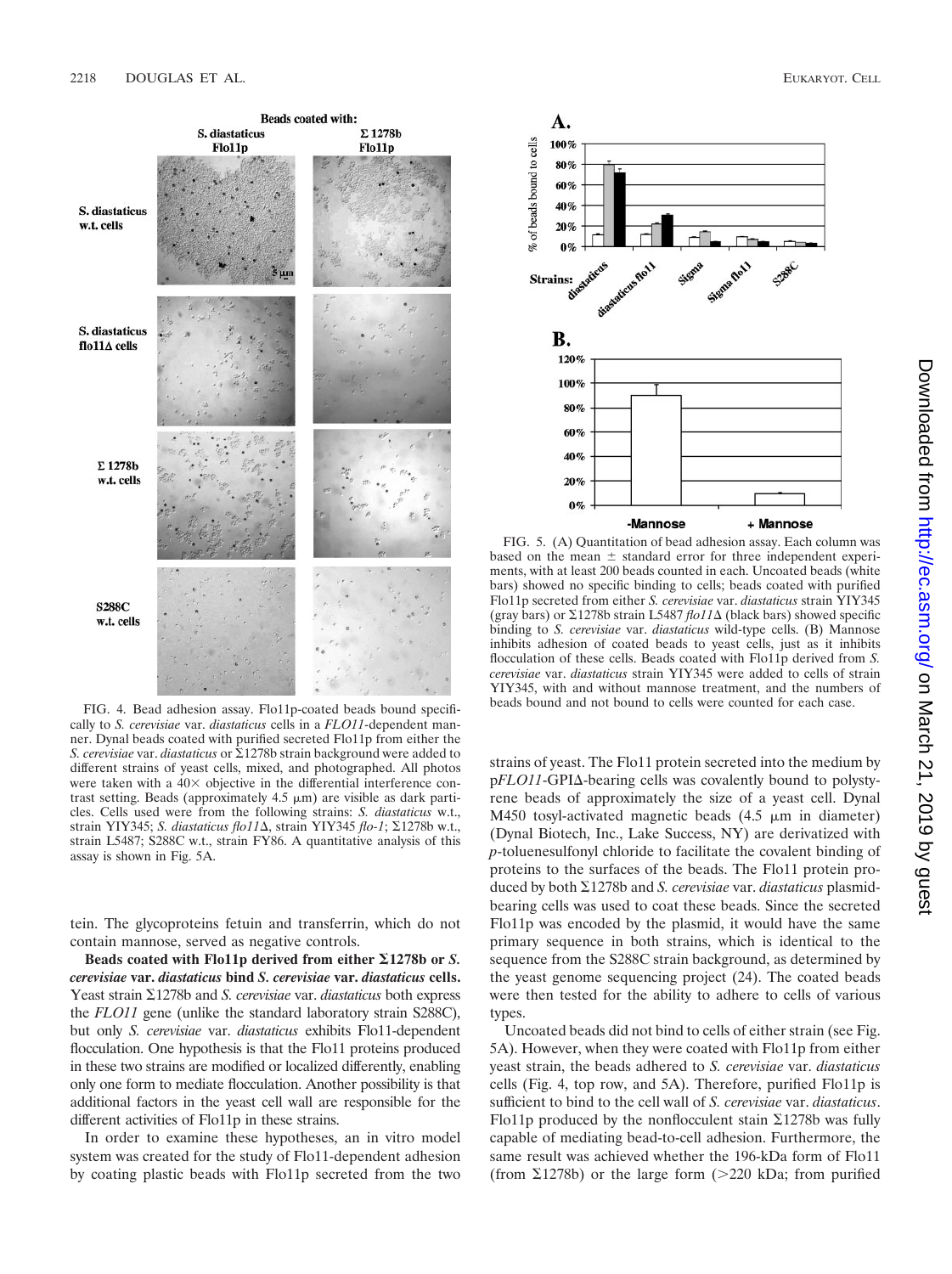-1278b Flo11 or from *S. cerevisiae* var. *diastaticus*) (data not shown) was used. These data establish Flo11p as an adhesion molecule.

**A target of Flo11p adhesion is other Flo11p molecules.** We previously established that mannose inhibits Flo11-dependent flocculation (2), leading us to hypothesize that the target of Flo11p adhesion is the mannoprotein layer of the yeast outer cell wall. Since Flo11p itself is a mannoprotein (Fig. 3), we tested the ability of the Flo11-coated beads to adhere to *S. cerevisiae* var. *diastaticus* cells deleted for the *FLO11* gene. Figures 4 (second row) and 5A show that the coated beads failed to adhere to cells lacking Flo11p. Likewise, the coated beads did not bind to cells of strain background S288C (Fig. 4, row 4, and Fig. 5A), which does not express *FLO11*. Therefore, Flo11p itself is an important part of the adhesive target on the cell wall, if not the only target.

**Flo11-coated beads did not adhere to yeast cells of strain background 1278b, regardless of the source of Flo11p.** This result (Fig. 4, row 3) supports the hypothesis that it is differences in the cell wall that are responsible for the different abilities of  $\Sigma$ 1278b and *S. cerevisiae* var. *diastaticus* to flocculate in a Flo11-dependent manner. These cell wall differences could be in auxiliary factors required for binding, or they could be differences in the Flo11p receptor molecules anchored in the cell wall.

The adhesion assays were quantitated by counting adherent beads and nonadherent beads in a mixture of cells and beads, using a microscope. The average of three independent assays for each mixture is shown in Fig. 5A. Flo11p from the two strains, i.e., ∑1278b and *S. cerevisiae* var. *diastaticus*, was shown to bind similarly to cells. Among the in vivo properties of Flo11-expressing cells is the ability to adhere to agar (24, 29) and to polystyrene (36). These Flo11-coated beads, however, were not observed to bind to agar or plastic (data not shown). It may be that the proper experimental conditions for such binding have not been found, that the specific gravity of the magnetic beads is too high to permit adhesion, or that other factors are involved in binding to these substrates.

**Mannose inhibits Flo11-dependent adhesion.** Since mannose inhibits Flo11-dependent flocculation in vivo (2), an in vitro adhesion assay was performed to directly assess the ability of D-mannose to affect the binding of Flo11-coated beads to yeast cells. When beads coated with Flo11p derived from *S. cerevisiae* var. *diastaticus* strain YeAD5 were combined with *S. cerevisiae* var. *diastaticus* YIY345 cells and then incubated in 1 M D-mannose, no binding of beads to cells was detected (Fig. 5B). Glucose at the same concentration did not inhibit binding (data not shown). Flo11p is a member of the class of Flo1-type flocculins, whose defining characteristic is inhibition by mannose but not by glucose, maltose, or sucrose (2). Therefore, this in vitro system utilizing coated beads to test Flo11p adhesion to cells reflects the in vivo properties of mannose inhibition. This finding provides further evidence that mannose is a component to which Flo11p binds on the cell and that Flo11p functions in a lectin-like manner in *S. cerevisiae* var. *diastaticus*.

#### **DISCUSSION**

This study directly demonstrates that Flo11p is an adhesion molecule. Yeast cells of three different strain backgrounds were used in these studies. S288C has been used as a standard laboratory strain of yeast for many years; it does not express *FLO11* and consequently does not form pseudohyphae or exhibit other *FLO11*-dependent properties (28, 38). The first yeast strain shown to form pseudohyphae and to invade a substrate was  $\Sigma$ 1278b (16), which exhibits constitutive suppression of the stress response due to high cyclic AMP levels (40). Cells with the  $\Sigma$ 1278b background exhibit many *FLO11*-dependent characteristics besides pseudohyphae, including agar invasion (29, 37), biofilm formation, and adhesion to plastic (36), but they do not flocculate. *Saccharomyces cerevisiae* var. *diastaticus*, on the other hand, flocculates very strongly, but when *FLO11* is deleted flocculation is abolished (30). However, this work shows that in spite of its expression of Flo11p, *S. cerevisiae* var. *diastaticus* does not invade agar or form pseudohyphae. These two strains thus represent a naturally occurring experiment to determine the factors that govern Flo11-dependent adhesion. In order to investigate these factors, Flo11 proteins were purified from these two strains and their properties were tested.

When the GPI anchor sequences were removed from Flo11p, the protein accumulated in the extracellular medium. Two forms of Flo11p were observed, with one form of 196 kDa and another, very large form, which did not enter the separating gel. Purification of secreted Flo11p on nickel columns always resulted in conversion of the 196-kDa form to the larger form. We suggest that the large form represents an aggregate of Flo11 protein. Such aggregates have frequently been seen in SDS gels containing membrane and cell wall proteins (3, 9, 33, 39, 42). At least three groups have purified mannose-specific lectins from yeast surfaces, and similar SDS-resistant aggregation properties were displayed by all of them (3, 39, 42). Bony et al.  $(3)$  extracted Flo1p from cell walls by using hot SDS- $\beta$ mercaptoethanol and observed that the protein migrated in SDS gels as a very high-molecular-mass protein in a highly heterogeneous fashion. The fastest-migrating forms of Flo1p exhibited molecular masses of about 200 kDa, while the largest forms remained at the top and did not enter the resolving gel (3), just as we found for Flo11p. When the GPI anchor sequences of Flo1p were removed, the protein was secreted into the medium in a form that produced a fuzzy, heterogeneous, high-molecular-mass band in gels  $(3)$ . Treatment with endo- $\beta$ -*N*-acetylglucosaminidase H resulted in more protein entering the gel, suggesting that Flo1p is N glycosylated. However, the enzyme-treated Flo1p remained larger than predicted from the amino acid sequence, suggesting O glycosylation as well (3).

Consistent with the model of flocculins as glycoproteins, a homolog of Flo1p has been demonstrated to have a sugar content of 63% (42). This protein also exhibited properties of aggregation; gel filtration studies revealed an active aggregate with an apparent molecular mass of 700 kDa. The present study establishes Flo11p as a mannoprotein.

Flo11p functioned as an adhesin in vitro when it was attached to beads. The coated beads bound only to cells of the strain background that exhibits Flo11-dependent flocculation, namely, *S. cerevisiae* var. *diastaticus*, not to  $\Sigma$ 1278b strains, which do not flocculate. This binding was not due to nonspecific trapping of the beads in the large flocs of *S. cerevisiae* var. *diastaticus*, since uncoated beads did not bind. Both strains produced Flo11p that is mannosylated, and both produced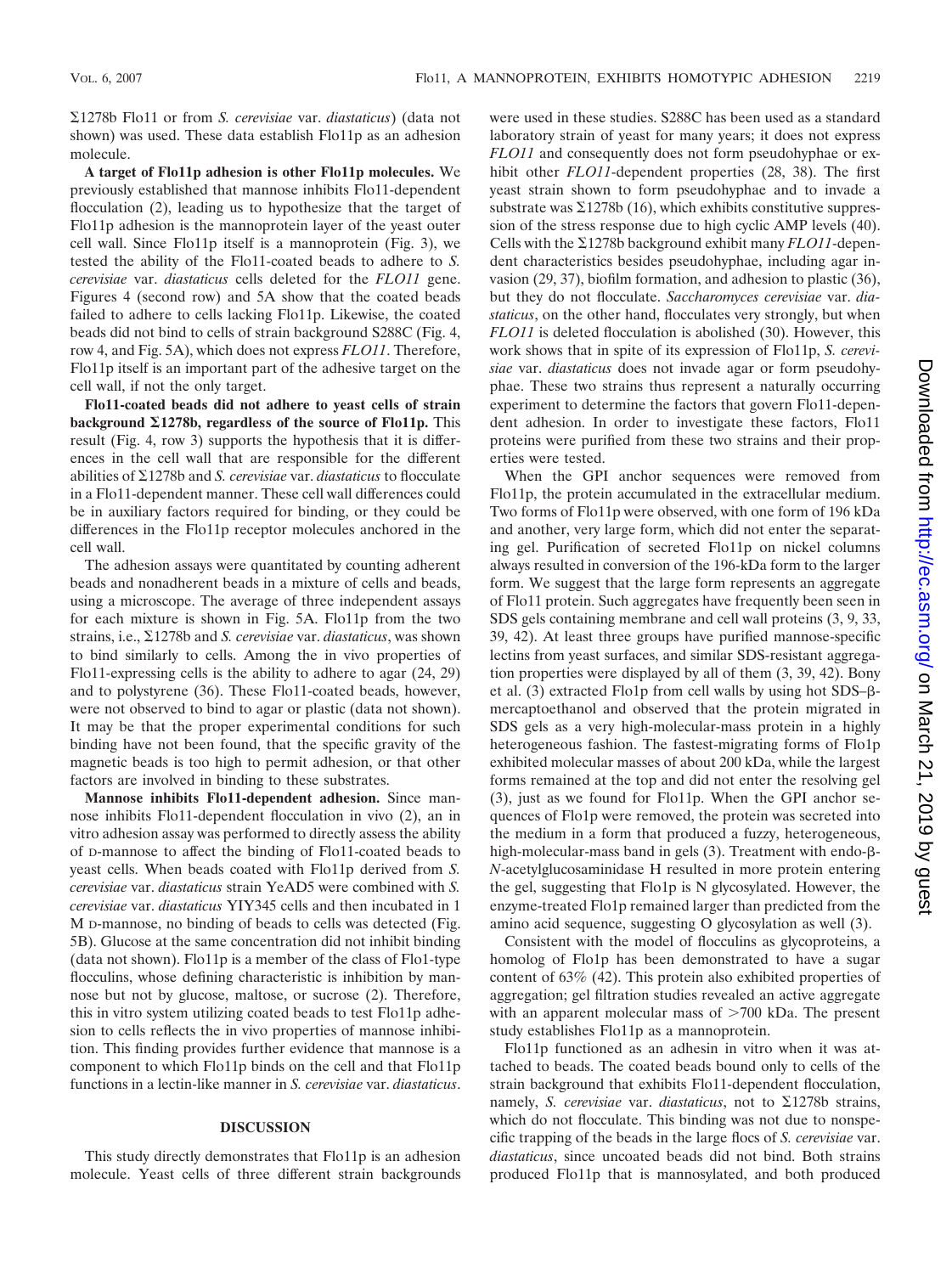Flo11p that adheres to *S. cerevisiae* var. *diastaticus* cells equally well. In vitro model systems such as this one should prove to be very useful for further understanding fungal adhesion.

The work presented here is the first to identify an adhesive target of Flo11p. Since the outer layer of the yeast cell wall consists largely of mannoproteins (20, 27), it seemed likely that Flo11p would bind to the side chains of the cell wall mannoproteins. It has been thought that the specificity of fungal lectins may be quite broad (41). Somewhat surprisingly, we found that an essential component (and perhaps the only component) of the adhesive target of Flo11p is, in fact, other Flo11p molecules. Flo11p receptors on the cell wall are required for adhesion of Flo11-coated beads; it remains to be seen whether they are sufficient. Strain-specific differences in these Flo11p receptors in the cell wall could possibly explain the differential adhesion of *S. cerevisiae* var. *diastaticus* versus  $\Sigma$ 1278b cells to the coated beads. Such receptor differences could be quantitative or qualitative.

Homotypic adhesion has been demonstrated for the ALS adhesins of *Candida albicans* (21, 22). Yeast cell aggregation mediated by cloned ALS proteins has properties characteristic of amyloid protein aggregation (35), and alterations in these properties could, in theory, produce phenotypic variation. Another possible mechanism of fungal adhesion is suggested by the observation that in Als5p, the threonine-rich repeat domain can mediate homotypic adhesion to repeats on the surfaces of apposing cells (34). Such tandem repeats are a hallmark of yeast cell wall proteins and are also found in Flo11p. In the yeast flocculin Flo1p, variation in the length and number of tandem repeats has been shown to occur between strains and to correlate with functional variation in adhesive phenotypes (44). It is possible that mechanisms such as these underlie the strain-specific variation we see in *FLO11*-dependent phenotypes.

#### **ACKNOWLEDGMENTS**

We thank Isak S. Pretorius, Florian Bauer, and Marco Gagiano for the plasmid Yeplac181-PGK1p-MUC1 and for helpful advice.

This work was financially supported by NIH grant R15AI43927 and NSF grant MCB-9973776 to A.M.D.

This paper is dedicated to the memory of Robert T. Simpson, scientist, physician, and mentor.

#### **REFERENCES**

- 1. **Amberg, D. C., D. J. Burke, and J. N. Strathern.** 2005. Methods in yeast genetics: a Cold Spring Harbor Laboratory course manual. Cold Spring Harbor Laboratory Press, Plainview, NY.
- 2. **Bayly, J. C., L. M. Douglas, I. S. Pretorius, F. F. Bauer, and A. M. Dranginis.** 2005. Characteristics of Flo11-dependent flocculation in *Saccharomyces cerevisiae*. FEMS Yeast Res. **5:**1151–1156.
- 3. **Bony, M., D. Thines-Sempoux, P. Barre, and B. Blondin.** 1997. Localization and cell surface anchoring of the *Saccharomyces cerevisiae* flocculation protein Flo1p. J. Bacteriol. **179:**4929–4936.
- 4. **Cormack, B. P., N. Ghori, and S. Falkow.** 1999. An adhesin of the yeast pathogen *Candida glabrata* mediating adherence to human epithelial cells. Science **285:**578–582.
- 5. **De Las Penas, A., S. J. Pan, I. Castano, J. Alder, R. Cregg, and B. P. Cormack.** 2003. Virulence-related surface glycoproteins in the yeast pathogen *Candida glabrata* are encoded in subtelomeric clusters and subject to RAP1- and SIR-dependent transcriptional silencing. Genes Dev. **17:**2245– 2258.
- 6. **Dranginis, A. M.** 1989. Regulation of *STA1* gene expression by *MAT* during the life cycle of *Saccharomyces cerevisiae*. Mol. Cell. Biol. **9:**3992–3998.
- 7. **Dranginis, A. M., J. M. Rauceo, J. E. Coronado, and P. N. Lipke.** 2007. A biochemical guide to the yeast adhesins: glycoproteins for social and antisocial occasions. Microbiol. Mol. Biol. Rev. **71:**282–294.
- 8. **Gagiano, M., D. van Dyk, F. F. Bauer, M. G. Lambrechts, and I. S. Pretorius.**

1999. Msn1p/Mss10p, Mss11p and Muc1p/Flo11p are part of a signal transduction pathway downstream of Mep2p regulating invasive growth and pseudohyphal differentiation in *Saccharomyces cerevisiae*. Mol. Microbiol. **31:**103–116.

- 9. **Gallagher, S. R., and R. T. Leonard.** 1987. Electrophoretic characterization of a detergent-treated plasma membrane fraction from corn roots. Plant Physiol. **83:**265–271.
- 10. **Gallagher, S. R., S. E. Winston, S. A. Fuller, and J. G. R. Hurrell.** 1998. Immunoblotting and immunodetection, p. 6.2.1–6.2.20. *In* J. S. Bonafacino, M. Dasso, J. B. Harford, J. Lippincott-Schwartz, and K. M. Yamada (ed.), Current protocols in cell biology. John Wiley and Sons, Inc., New York, NY.
- 11. **Gancedo, J. M.** 2001. Control of pseudohyphae formation in *Saccharomyces cerevisiae*. FEMS Microbiol. Rev. **25:**107–123.
- 12. **Gaur, N. K., and S. A. Klotz.** 2004. Accessibility of the peptide backbone of protein ligands is a key specificity determinant in *Candida albicans* SRS adherence. Microbiology **150:**277–284.
- 13. **Gaur, N. K., and S. A. Klotz.** 1997. Expression, cloning, and characterization of a *Candida albicans* gene, *ALA1*, that confers adherence properties upon *Saccharomyces cerevisiae* for extracellular matrix proteins. Infect. Immun. **65:**5289–5294.
- 14. **Gaur, N. K., S. A. Klotz, and R. L. Henderson.** 1999. Overexpression of the *Candida albicans ALA1* gene in *Saccharomyces cerevisiae* results in aggregation following attachment of yeast cells to extracellular matrix proteins, adherence properties similar to those of *Candida albicans*. Infect. Immun. **67:**6040–6047.
- 15. **Gaur, N. K., R. L. Smith, and S. A. Klotz.** 2002. *Candida albicans* and *Saccharomyces cerevisiae* expressing *ALA1*/*ALS5* adhere to accessible threonine, serine, or alanine patches. Cell. Commun. Adhes. **9:**45–57.
- 16. **Gimeno, C. J., P. O. Ljungdahl, C. A. Styles, and G. R. Fink.** 1992. Unipolar cell divisions in the yeast *Saccharomyces cerevisiae* lead to filamentous growth: regulation by starvation and *RAS*. Cell **68:**1077–1090.
- 17. **Guo, B., C. A. Styles, Q. Feng, and G. R. Fink.** 2000. A *Saccharomyces* gene family involved in invasive growth, cell-cell adhesion, and mating. Proc. Natl. Acad. Sci. USA **97:**12158–12163.
- 18. **Hoyer, L. L.** 2001. The *ALS* gene family of *Candida albicans*. Trends Microbiol. **9:**176–180.
- 19. **Ishigami, M., Y. Nakagawa, M. Hayakawa, and Y. Iimura.** 2004. *FLO11* is essential for flor formation caused by the C-terminal deletion of *NRG1* in *Saccharomyces cerevisiae*. FEMS Microbiol. Lett. **237:**425–430.
- 20. **Klis, F. M., P. Mol, K. Hellingwerf, and S. Brul.** 2002. Dynamics of cell wall structure in *Saccharomyces cerevisiae*. FEMS Microbiol. Rev. **26:**239–256.
- 21. **Klotz, S. A., N. K. Gaur, D. F. Lake, V. Chan, J. Rauceo, and P. N. Lipke.** 2004. Degenerate peptide recognition by *Candida albicans* adhesins Als5p and Als1p. Infect. Immun. **72:**2029–2034.
- 22. **Klotz, S. A., N. K. Gaur, J. Rauceo, D. F. Lake, Y. Park, K. S. Hahm, and P. N. Lipke.** 2004. Inhibition of adherence and killing of *Candida albicans* with a 23-mer peptide (Fn/23) with dual antifungal properties. Antimicrob. Agents Chemother. **48:**4337–4341.
- 23. **Kuchin, S., V. K. Vyas, and M. Carlson.** 2002. Snf1 protein kinase and the repressors Nrg1 and Nrg2 regulate *FLO11*, haploid invasive growth, and diploid pseudohyphal differentiation. Mol. Cell. Biol. **22:**3994–4000.
- 24. **Lambrechts, M. G., F. F. Bauer, J. Marmur, and I. S. Pretorius.** 1996. Muc1, a mucin-like protein that is regulated by Mss10, is critical for pseudohyphal differentiation in yeast. Proc. Natl. Acad. Sci. USA **93:**8419–8424.
- 25. **Lengeler, K. B., R. C. Davidson, C. D'Souza, T. Harashima, W. C. Shen, P. Wang, X. Pan, M. Waugh, and J. Heitman.** 2000. Signal transduction cascades regulating fungal development and virulence. Microbiol. Mol. Biol. Rev. **64:**746–785.
- 26. **Li, F., and S. P. Palecek.** 2003. *EAP1*, a *Candida albicans* gene involved in binding human epithelial cells. Eukaryot. Cell **2:**1266–1273.
- 27. **Lipke, P. N., and R. Ovalle.** 1998. Cell wall architecture in yeast: new structure and new challenges. J. Bacteriol. **180:**3735–3740.
- 28. **Liu, H., C. A. Styles, and G. R. Fink.** 1996. *Saccharomyces cerevisiae* S288C has a mutation in *FLO8*, a gene required for filamentous growth. Genetics **144:**967–978.
- 29. **Lo, W. S., and A. M. Dranginis.** 1998. The cell surface flocculin Flo11 is required for pseudohyphae formation and invasion by *S. cerevisiae*. Mol. Biol. Cell **9:**161–171.
- 30. **Lo, W. S., and A. M. Dranginis.** 1996. *FLO11*, a yeast gene related to the *STA* genes, encodes a novel cell surface flocculin. J. Bacteriol. **178:**7144–7151.
- 31. **Orlean, P.** 1997. Biogenesis of yeast wall and surface components, p. 229– 362. *In* J. R. P. Broach, Jr., and E. W. Jones (ed.), The molecular biology of the yeast Saccharomyces, vol. III. Cold Spring Harbor Laboratory, Cold Spring Harbor, NY.
- 32. **Palecek, S. P., A. S. Parikh, and S. J. Kron.** 2002. Sensing, signalling and integrating physical processes during *Saccharomyces cerevisiae* invasive and filamentous growth. Microbiology **148:**893–907.
- 33. **Podlisny, M. B., B. L. Ostaszewski, S. L. Squazzo, E. H. Koo, R. E. Rydell, D. B. Teplow, and D. J. Selkoe.** 1995. Aggregation of secreted amyloid beta-protein into sodium dodecyl sulfate-stable oligomers in cell culture. J. Biol. Chem. **270:**9564–9570.
- 34. **Rauceo, J. M., R. De Armond, H. Otoo, P. C. Kahn, S. A. Klotz, N. K. Gaur,**